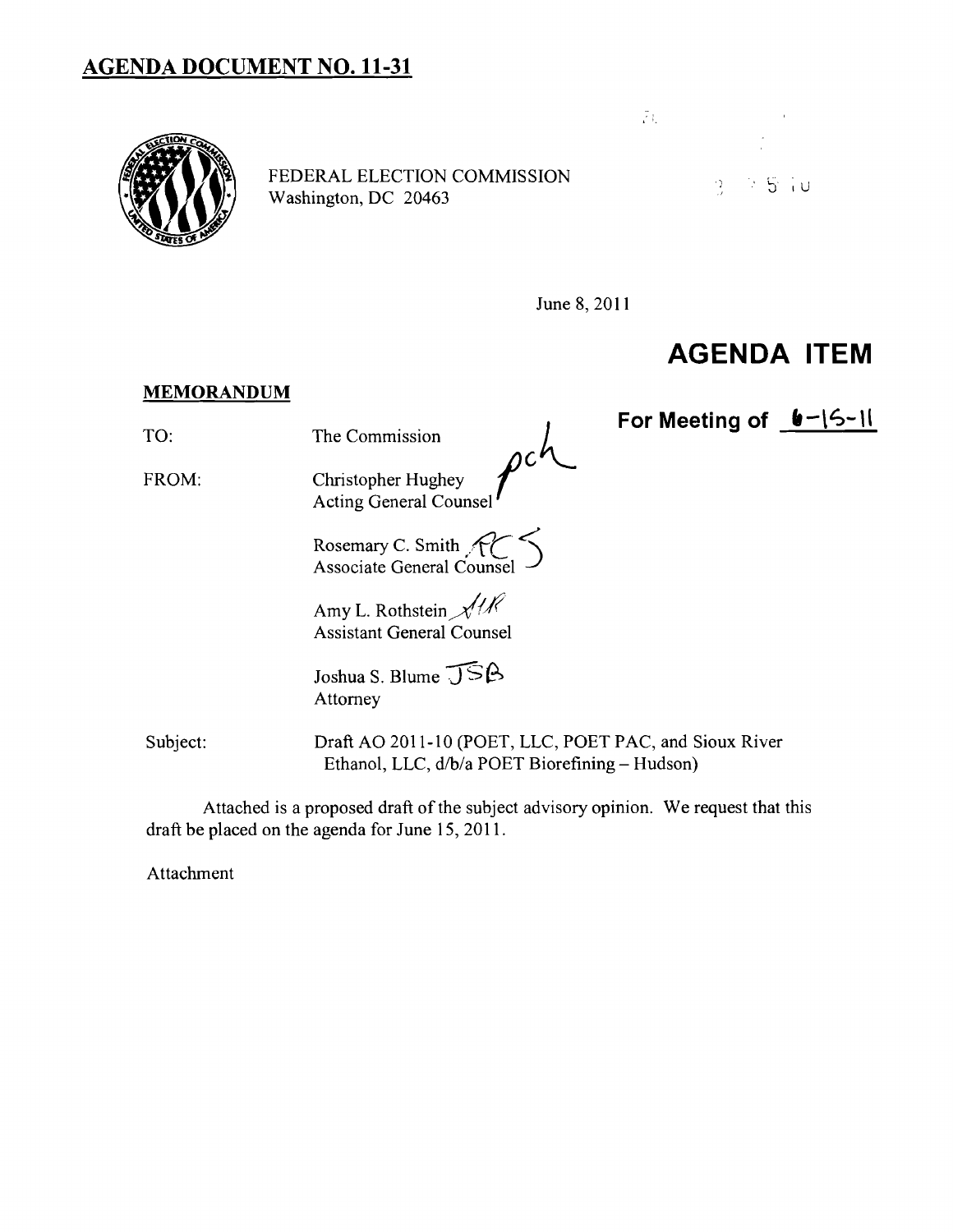| $\mathbf{1}$<br>$\overline{2}$ | ADVISORY OPINION 2011-10                                                                                     |
|--------------------------------|--------------------------------------------------------------------------------------------------------------|
| 3<br>4<br>5<br>6<br>7          | Michael E. Toner, Esquire<br>Wiley Rein LLP<br>1776 K Street, N.W.<br><b>DRAFT</b><br>Washington, D.C. 20006 |
| 8                              | Dear Mr. Toner:                                                                                              |
| 9                              | We are responding to your advisory opinion request on behalf of POET, LLC,                                   |
| 10                             | POET PAC, and Sioux River Ethanol, LLC, d/b/a POET Biorefining-Hudson, concerning                            |
| 11                             | the application of the Federal Election Campaign Act of 1971, as amended (the "Act"),                        |
| 12                             | and Commission regulations to the requestors' proposed fundraising program for POET                          |
| 13                             | PAC.                                                                                                         |
| 14                             | The Commission concludes that the requestors may engage in the proposed                                      |
| 15                             | fundraising program for POET PAC, as described below.                                                        |
| 16                             | <b>Background</b>                                                                                            |
| 17                             | The facts presented in this advisory opinion are based on your letter received on                            |
| 18                             | April 20, 2011.                                                                                              |
| 19                             | POET, LLC is a single-member, limited liability company organized under the                                  |
| 20                             | laws of South Dakota that has elected not to be treated as a corporation for income tax                      |
| 21                             | purposes. It is wholly owned by the JT Broin Trust, a revocable South Dakota trust                           |
| 22                             | established by Mr. Jeff Broin and his wife.                                                                  |
| 23                             | The POET family of companies includes twenty-seven POET plants that produce                                  |
| 24                             | and refine ethanol. Each POET plant is partly owned, either directly or indirectly, by Mr.                   |
| 25                             | Broin or the JT Broin Trust, and partly owned by corn farmers and other investors. The                       |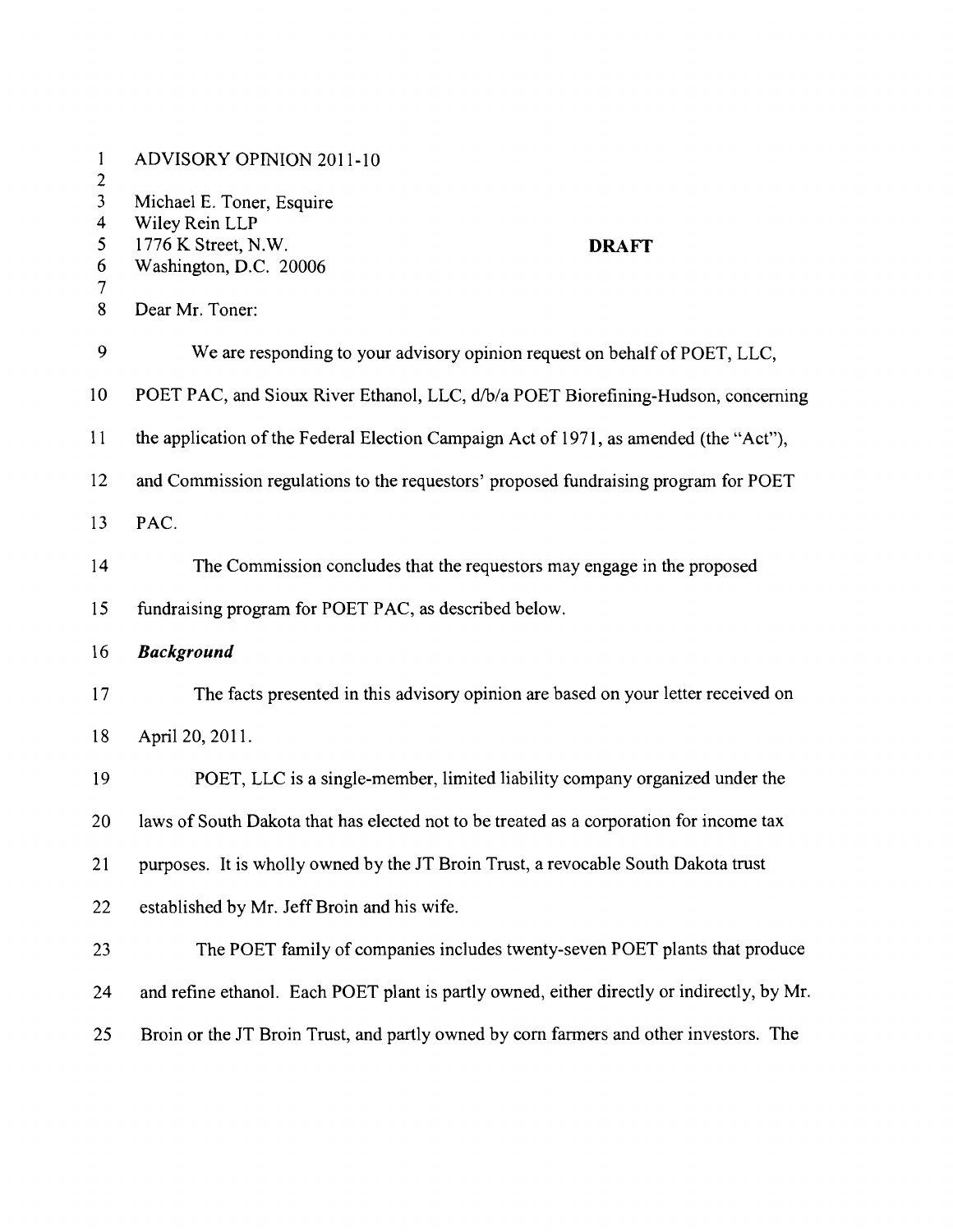$\mathbf{1}$ POET plants are organized as partnerships under the laws of the several States where 2 they are based.

3 To produce ethanol, the POET plants purchase com from com farmers, the vast 4 majority of which are individuals, partnerships, or limited liability companies electing 5 partnership treatment for tax purposes. Approximately one-third of the thirty thousand 6 com farmers who sell com to the POET plants are also investors in the POET plants. The 7 sales are conducted pursuant to sales contracts between the com farmers and the POET 8 plants. Each POET plant typically mails an average of three hundred such contracts to 9 com farmers per month, although some POET plants generate more than five hundred 10 contracts in a month. 11 POET PAC is registered with the Commission as a nonconnected, multicandidate 12 committee. The requestors propose to establish a program, the POET PAC Cultivator 13 Club, to make it easier for corn farmers to contribute to POET PAC.<sup>1</sup> Under the 14 program, the POET plants would solicit contributions to POET PAC from the com

15 farmers with which they do business, and the com farmers could opt to have the POET

16 plants deduct a portion of the money that the POET plants owe to them for their com.

- 17 Each farmer could choose to have the POET plants deduct a certain amount per bushel of
- 18 com from the amount due and owing to the farmer, such as one~fourth of a cent, one-half

<sup>&</sup>lt;sup>1</sup> Under the proposal, only corn farmers that are individuals, partnerships, or limited liability companies electing to be treated as partnerships for tax purposes could make contributions to POET PAC using the POET PAC Cultivator Club. Corn fanners that are limited liability companies electing corporate treatment for tax purposes would not be able to participate, because they would be considered corporations under Commission regulations. *See* 2 U.S.c. 441b(a), 11 CFR 114.2(b) (ban on corporate contributions); 11 CFR  $110.1(g)(3)$  (treatment of limited liability company electing tax treatment as a corporation is treated as a corporation under Commission regulations). None of the corn fanners are foreign nationals or Federal contractors.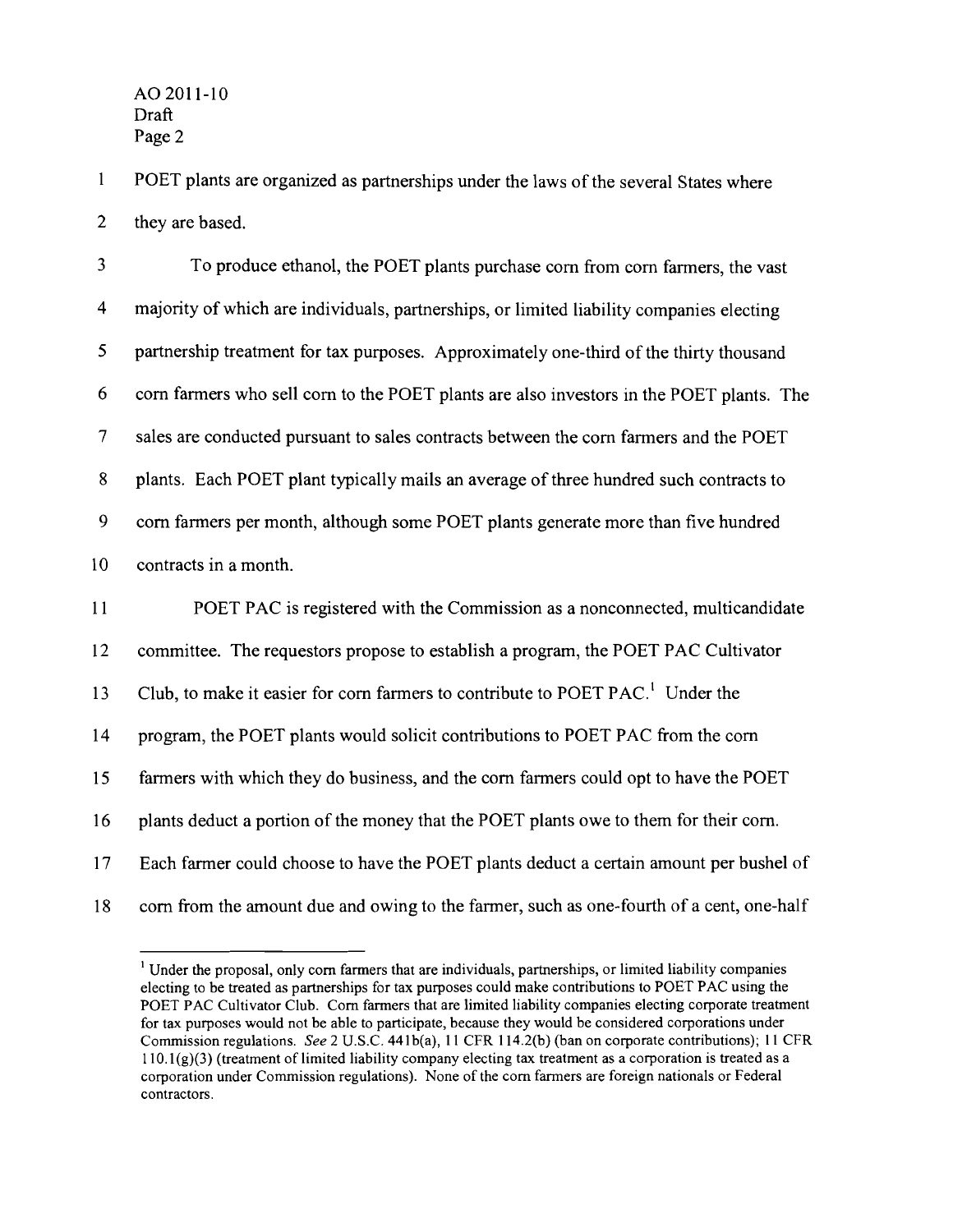$\mathbf{1}$ of a cent, or one full cent per bushel of com sold, and then contribute that amount to 2 POET PAC.<sup>2</sup> The POET plants would transfer the deducted amounts to POET PAC each 3 week.

4 A com farmer wishing to participate in the POET PAC Cultivator Club would 5 check a box on the farmer's com sales contract, thereby authorizing the POET plant to 6 which it sells com to make deductions for contribution purposes. A farmer could modify 7 or revoke an authorization to deduct payments for contributions at any time by notifying 8 the POET plant in writing and via the POET companies' website. The authorization to 9 deduct contributions would not carryover from contract to contract. Instead, a com 10 farmer wishing to continue to participate in the POET PAC Cultivator Club after his or 11 her contract expires would have to affirmatively elect to do so on the new sales contract. 12 The terms of the contracts would not exceed one year. 13 Under the proposal, the POET PAC solicitation and check-off box would be pre-14 printed on each corn sales contract, while the disclaimer required by 2 U.S.C. 441d(a) 15 and 11 CFR 110.11, the statement of political purpose required by 11 CFR 102.5(a)(2), 16 and the best efforts statement required by 11 CFR 104.7 would appear with the Terms 17 and Conditions. The Terms and Conditions would also state that contributions from 18 foreign nationals, Federal government contractors, and corporations are prohibited. The 19 contract and Terms and Conditions would be printed together in a double-sided format, 20 with the contract on the front and the Terms and Conditions on the back of the same sheet

 $2 \text{ For example, using the average sale of 35,000 bushels of corn per farmer, a one-fourth of a cent deduction.}$ per bushel would generate a contribution of \$87.50, a one-half cent deduction per bushel would result in a \$175.00 contribution, and a full cent deduction would result in a total contribution of \$350.00.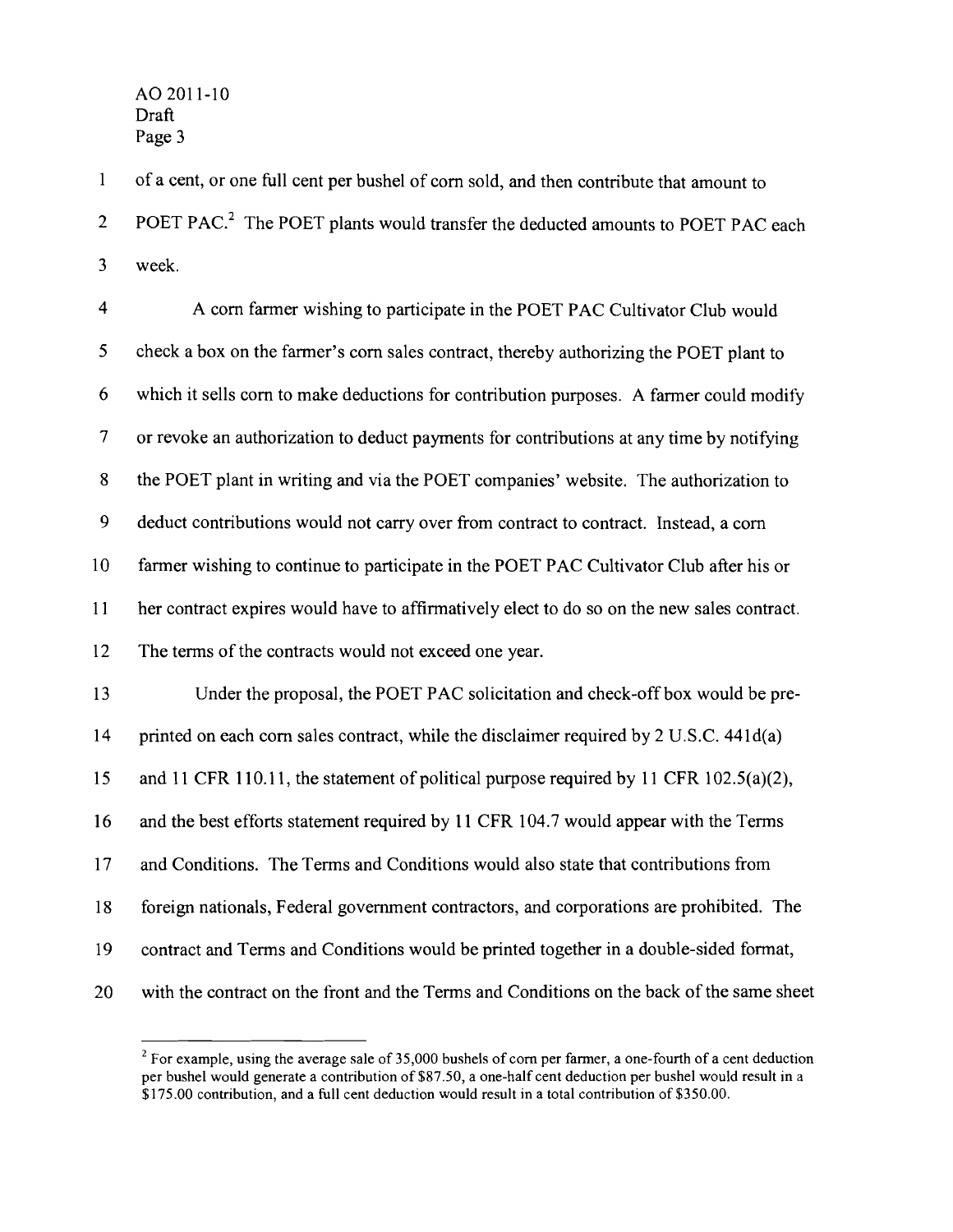1 of paper. The materials would be distributed as a single document, and after being signed 2 by a corn farmer, they would be returned to the POET plant as a single document. 3 In administering the POET PAC Cultivator Club, the requestors would implement 4 compliance safeguards to ensure that POET PAC did not accept any contributions from 5 prohibited sources or in excessive amounts. POET PAC would report all contributions 6 received on its reports filed with the Commission, as required by 2 U.S.c. 434(b) and 7 11 CFR 104.3(a), and would retain copies of the corn farmers' authorization as required 8 by 2 U.S.c. 432(d) and 11 CFR 102.9(c) and 104.14(b). With respect to contributions 9 from corn farmers that are partnerships or are LLCs treated as partnerships for tax 10 purposes, the POET plant solicitations would request information as to the amount ofthe 11 contributions attributed to each partner, and POET PAC would report this information to 12 the Commission. Finally, the POET entities would ensure that the POET plants would 13 not transfer funds to POET PAC before the POET plants make payments to the corn 14 farmers. 15 POET PAC proposes to compensate the POET Plants for the services that they 16 provide in soliciting, deducting, and transmitting contributions by paying the usual and 17 normal charge for these services to the POET Plants in advance every two weeks.<sup>3</sup> The

18 payments would be based on estimates of staff compensation and the time involved in 19 administering the fundraising program. POET PAC proposes to reconcile the actual time 20 to amounts paid each calendar quarter.

21

<sup>&</sup>lt;sup>3</sup> POET PAC would also similarly compensate POET, LLC to cover the cost of any POET, LLC staff time spent ensuring that the solicitation program complies with the Act and Commission regulations.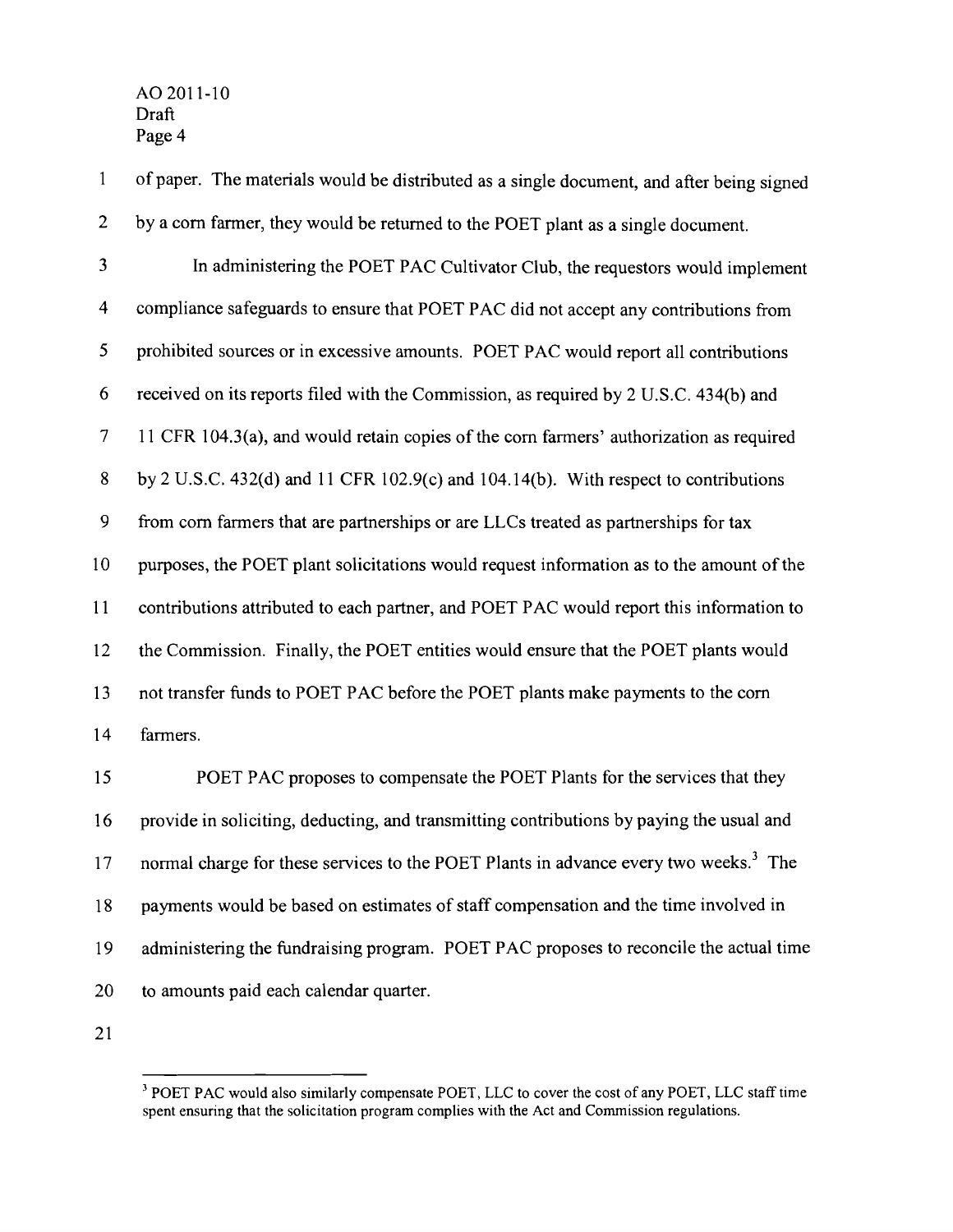- 1 *Questions Presented*
- 2 1. *Is the POETPAC Cultivator Club permissible under the Act and Commission*
- 3 *regulations?*
- 4 2. *May POETPAC include required disclaimers on a separate "terms and*
- 5 *conditions" page rather than on the page with the actual checkoffbox for the POET PA* C
- *6 Cultivator Club?*
- 7 3. *Is a quarterly reconciliation ofthe actual stafftime spent administering the POET*
- 8 *PAC Cultivator Club by POET plant and POET, LLC employees to the amounts paid in*
- *9 advance by POET PAC permissible?*
- 10 *Legal Analysis and Conclusions*
- 11 1. *Is the POET PAC Cultivator Club permissible under the Act and Commission*
- 12 *regulations?*
- 13 Yes, the POET PAC Cultivator Club is pennissible under the Act and
- 14 Commission regulations, as described below.
- 15 Under the Act and Commission regulations, a "contribution" includes "any gift,
- 16 subscription, loan, advance, or deposit of money or anything of value made by any
- 17 person for the purpose of influencing any election for Federal office." 2 U.S.C.
- $18$  431(8)(A)(i) and 11 CFR 100.52(a). "Anything of value" includes all in-kind
- 19 contributions, including the provision of goods or services without charge or at a charge
- 20 that is less than the usual and normal charge. *See* 11 CFR 100.52(d)(1). "Usual and
- 21 normal charge" is defined as the price of goods in the market from which they ordinarily
- 22 would have been purchased at the time of the contribution, or the commercially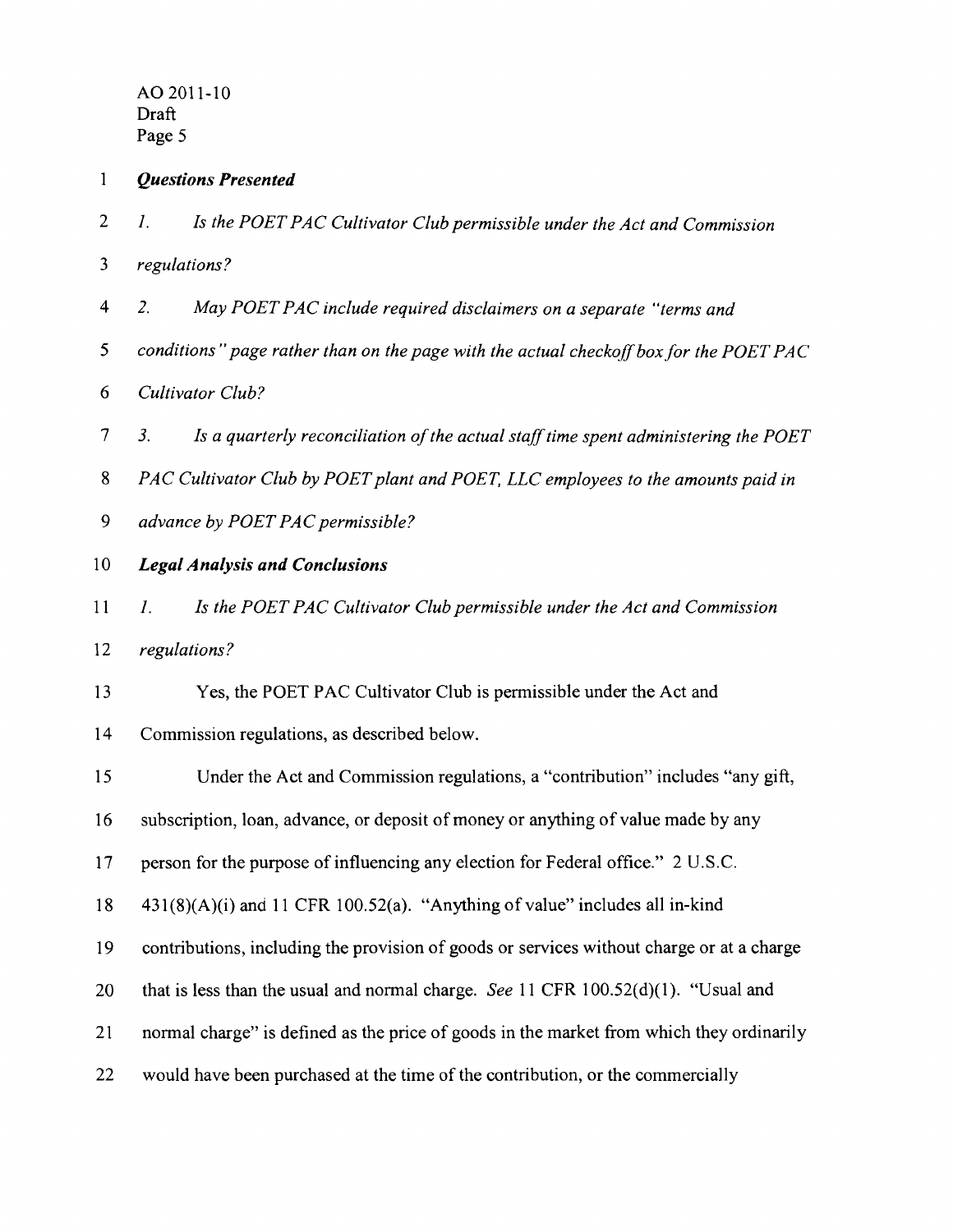$\mathbf{1}$ reasonable rate prevailing at the time the services were rendered. *See* 11 CFR  $2 \qquad 100.52(d)(2)$ .

3 Here, the POET plants are limited liability companies that are organized as 4 partnerships in the States in which they are located. Limited liability companies that 5 have elected treatment as partnerships for taxation purposes are treated as partnerships 6 under the Act and Commission regulations. *See* 11 CFR 110.1 (g)(2). As such, they may 7 make contributions of up to \$5,000 per calendar year to nonconnected multicandidate 8 political committees. 4 2 U.S.C. 441a(a)(l)(C); 11 CFR 110.1(d); see *also* Advisory 9 Opinions 2008-05 (Holland & Knight) and 2005-20 (Pillsbury Winthrop Shaw Pittman 10 LLP Political Action Committee), n.4. 11 The proposed solicitation by the POET plants of contributions from the com 12 farmers and the subsequent deduction and transmittal of those contributions to POET 13 PAC would constitute the provision of services and, therefore, potential in-kind 14 contributions, by the POET plants to POET PAC. The Commission has approved similar 15 types of proposals before. In Advisory Opinion 1982-63 (Manatt, Phelps, Rothenberg & 16 Tunney), for example, the Commission determined that a partnership could institute a 17 "check-off' system, under which the noncorporate partners could authorize the 18 partnership to withhold a specified amount of their share of the partnership's profits and 19 to transfer that amount as contributions to a nonconnected political committee. More 20 recently, in Advisory Opinion 2005-20 (Pillsbury Winthrop Shaw Pittman LLP), the

<sup>4</sup> Corporations, in contrast, may not make contributions to nonconnected political committees. 2 U.S.c. 441b(a); 11 CFR 114.2(a). They may, however, establish separate segregated funds and pay for their establishment, administration, and solicitation costs without the payments constituting contributions under the Act and Commission regulations.  $2 U.S.C. 441b(b)(2)(C); 11 CFR 114.1(b).$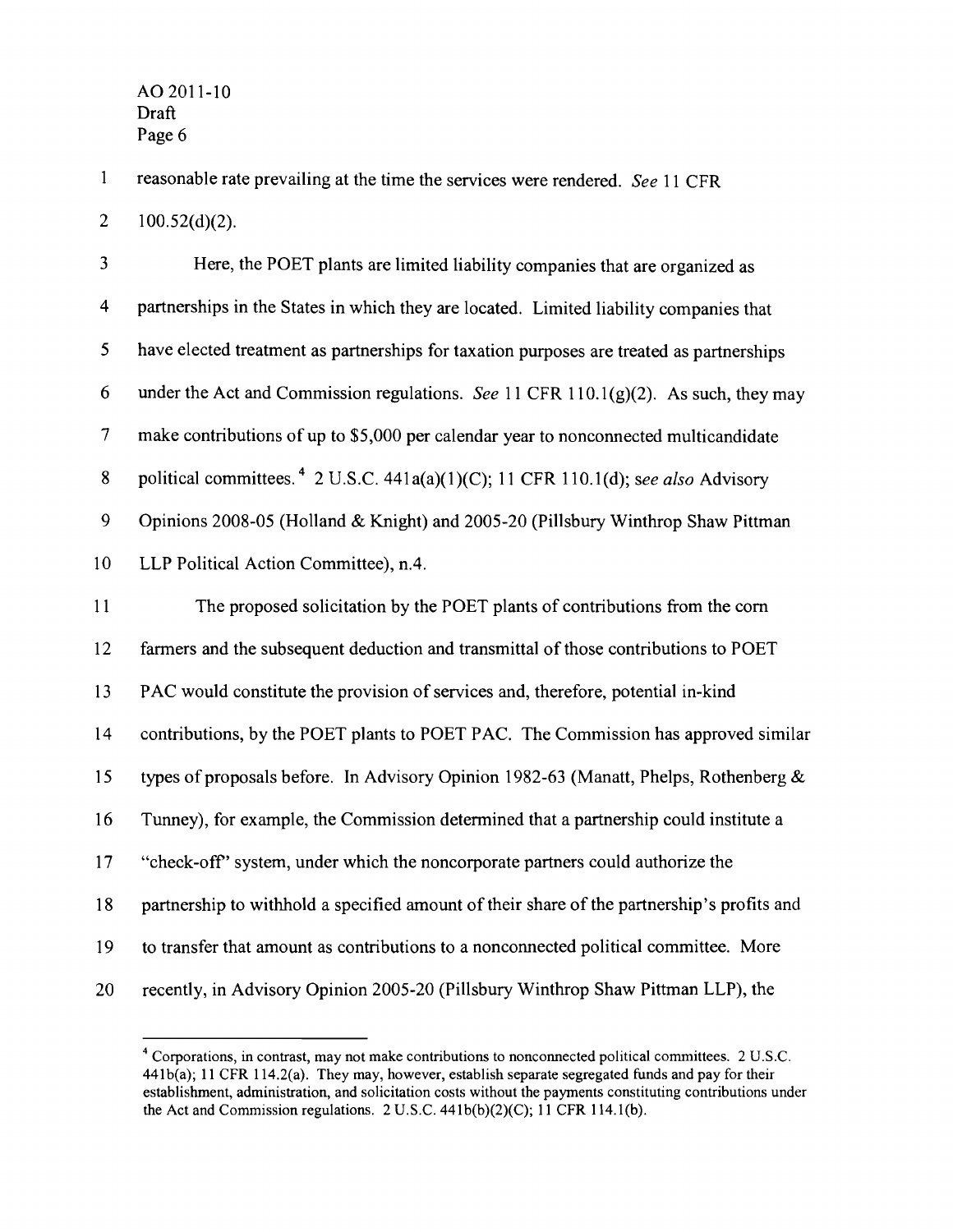1 Commission approved a plan to use a partnership's automatic electronic payroll system to 2 make pre-authorized deductions from the partners' income distributions for contributions  $3$  to a nonconnected political committee.<sup>5</sup> 4 Consistent with these advisory opinions, the POET plants may provide the 5 proposed solicitation and contribution processing services to POET PAC. 6 Given that 6 these services would be in-kind contributions to POET PAC, they would ordinarily be 7 subject to the contribution limitation of \$5,000 per calendar year. In this case, however, 8 POET PAC indicates it will pay in advance for the services furnished by the POET 9 plants. The Commission concludes that no contribution will result if POET PAC pays in 10 advance the usual and normal charge for the POET plants' services in soliciting and 11 processing contributions made by com farmers.? *See* Advisory Opinion 2005-20 12 (Pillsbury Winthrop Shaw Pittman LLP Political Action Committee). 13

14

<sup>5</sup> Although not involving a partnership, in Advisory Opinion 1986-07 (American Crystal Sugar Company), the Commission also approved an incorporated agricultural cooperative's proposal to make periodic preauthorized deductions from amounts due to sugar beet farmers for contributions to its separate segregated fund.

<sup>6</sup> By transmitting contributions received from the corn farmers to POET PAC within seven days of their receipt in all cases, as the requestors indicate the POET plants will do, the solicitation plan also meets the requirements of2 U.S.c. 432(b) and 11 CFR 102.8(b), which require such transmittal within ten or thirty days of receipt, depending upon the amount of the contribution involved. The POET plants indicate they will also transmit the required information regarding the contributors' identification, as required by 2 U.S.c. 434 and 11 CFR 104.3 and 104.8.

 $<sup>7</sup>$  The Commission notes that, pursuant to POET PAC's Bylaws, POET PAC is administered almost</sup> exclusively by personnel employed in executive positions by POET, LLC. Thus, because POET PAC is not the separate segregated fund of POET, LLC, to the extent that individuals employed by POET, LLC are compensated by POET, LLC for the time that they spend administering the POET PAC Cultivator Club, that compensation would be an in-kind contribution by POET, LLC to POET PAC, subject to the \$5,000 contribution limit. *See, e.g.* In Re: AOR 1976-102 (Spears Leeds Kellogg Good Government Committee).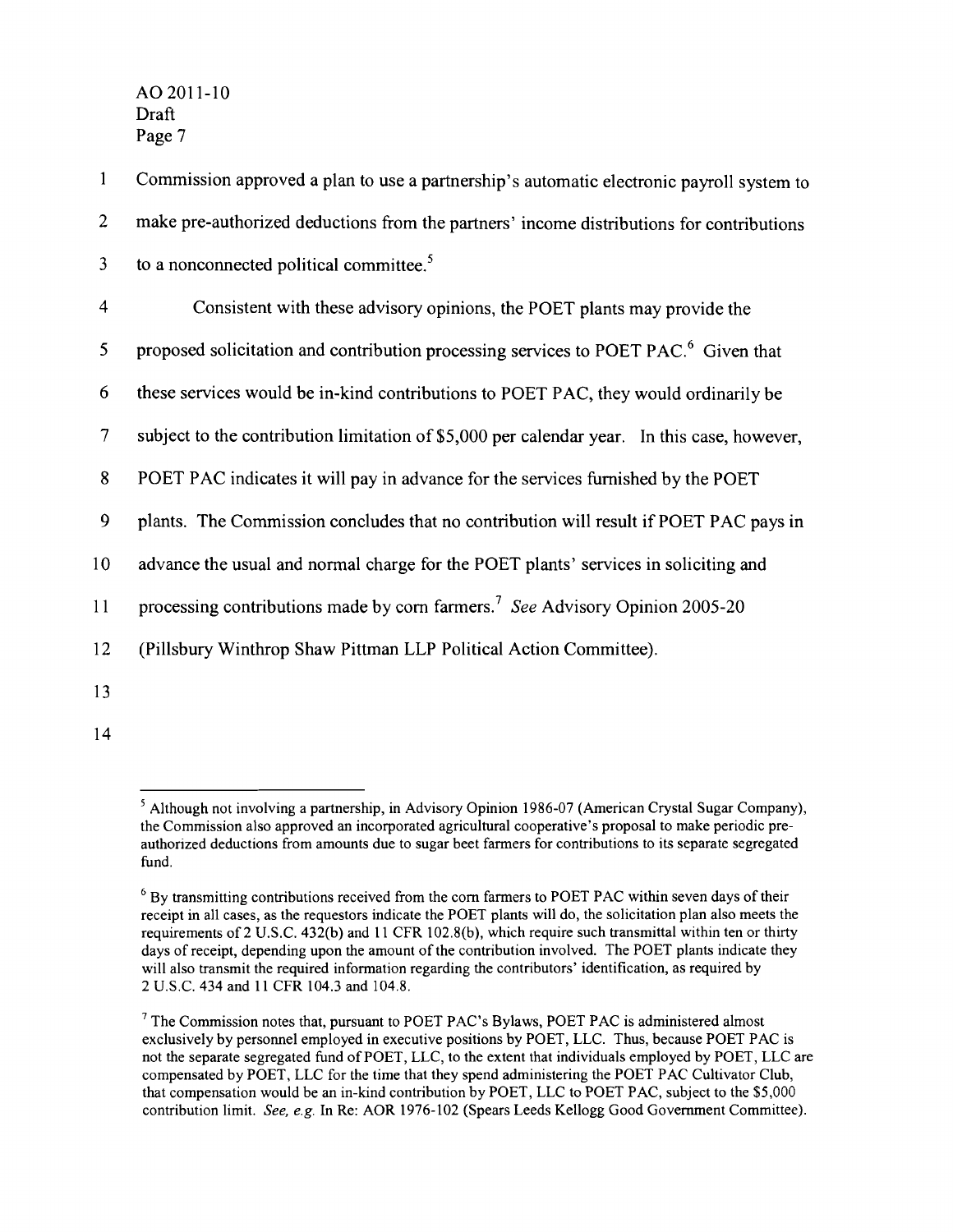$\mathbf{1}$ *2. May POET PAC include required disclaimers on a separate Terms and*  2 *Conditions page rather than on the page with the actual check-offbox for the POET PAC 3 Cultivator Club?*  4 Yes, POET PAC may include required disclaimers on a separate Terms and 5 Conditions page rather than on the page with the actual check-off box for the POET PAC 6 Cultivator Club. 7 Public communications that solicit contributions must include disclaimers. *See*  8 2 U.S.C. 441d(a); 11 CFR 110.11(a)(3). A "public communication" includes a mass 9 mailing. 2 U.S.C. 431 (22); 11 CFR 100.26. A "mass mailing" is defined as "a mailing 10 by United States mail or facsimile of more than 500 pieces of mail matter of an identical 11 or substantially similar nature within any 30-day period." 2 U.S.C. 431(23); 11 CFR 12 100.27. 13 If the public communication is not authorized by a candidate, an authorized 14 committee of a candidate, or an agent of either, the disclaimer must "clearly state the full 15 name and permanent street address, telephone number, or World Wide Web address of 16 the person who paid for the communication, and that the communication is not authorized 17 by any candidate or candidate's committee." 11 CFR 110.11(b)(3); *see also* 2 U.S.C. 18 441 d(a)(3). Every disclaimer "must be presented in a clear and conspicuous manner, to 19 give the reader, observer, or listener adequate notice of the identity" of the 20 advertisement's sponsor. 11 CFR 110.11(c)(1). Disclaimers on printed communications 21 must be of sufficient type size to be clearly readable, must have a reasonable degree of 22 color contrast between text and background, and must be contained in a box set apart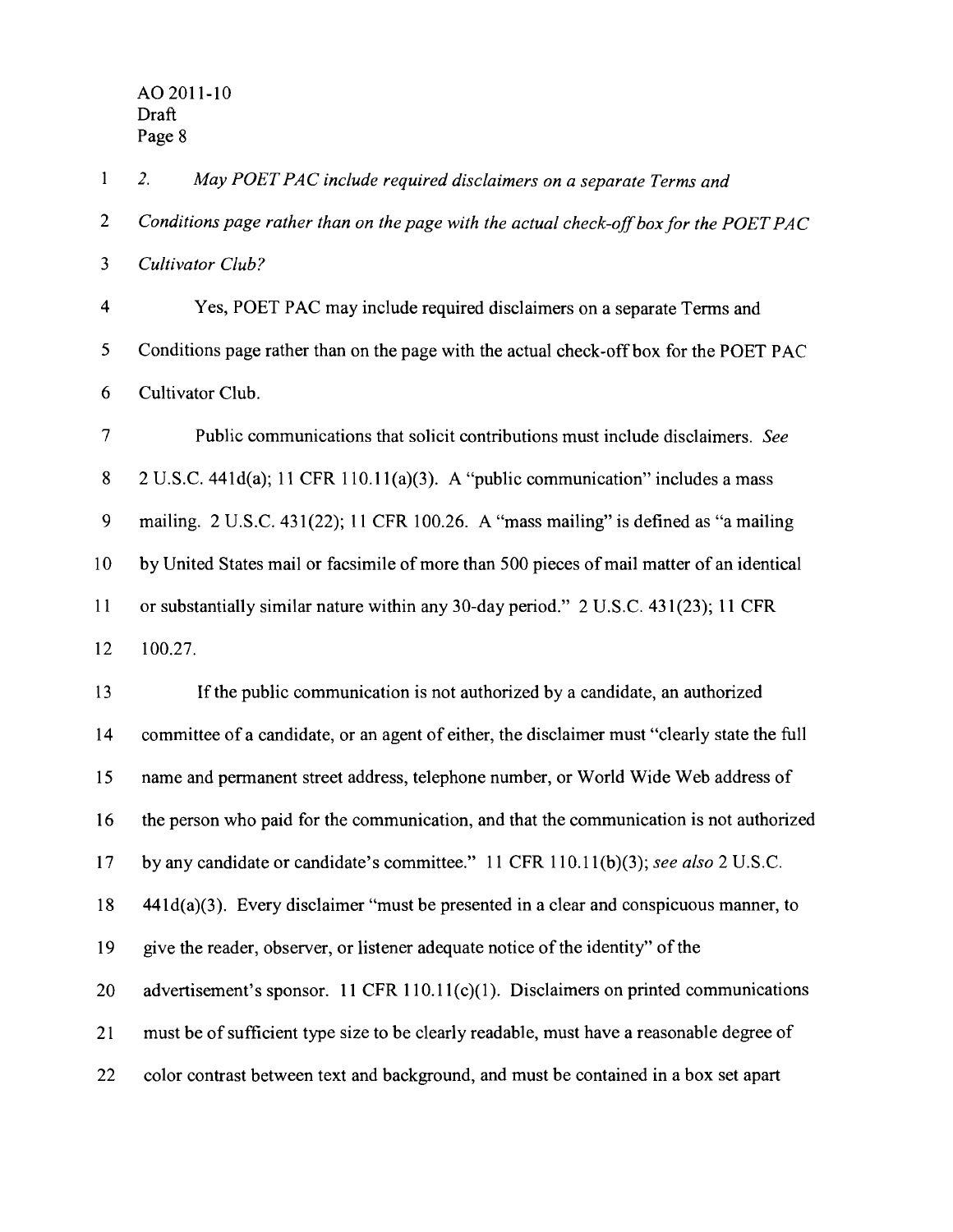| $\mathbf{1}$            | from the rest of the communication. 2 U.S.C. 441d(c); 11 CFR 110.11(c)(2)(i)-(iii).         |
|-------------------------|---------------------------------------------------------------------------------------------|
| $\mathbf{2}$            | In addition to these requirements, political committees are required to make their          |
| $\overline{\mathbf{3}}$ | "best efforts" to gather information about contributors, and to include in solicitations "a |
| $\overline{\mathbf{4}}$ | clear request for the contributor's full name, mailing address and name of employer, and    |
| 5                       | an accurate statement of Federal law regarding the collection and reporting of              |
| 6                       | individual contributor identifications." 11 CFR 104.7(b)(1)(i).                             |
| $\overline{7}$          | In this case, the requestors intend to include disclaimers that comply with                 |
| $8\,$                   | 2 U.S.C. 441d(a) and (c) and 11 CFR 110.11 for each contract that also solicits             |
| $\mathbf{9}$            | contributions to POET PAC, even though fewer than five hundred contracts will be            |
| 10                      | mailed in certain months. The requestors also intend to make their "best efforts" to        |
| 11                      | obtain contribution information and to include in the solicitations a statement saying      |
| 12                      | contributions to POET PAC will be used in connection with Federal elections and are         |
| 13                      | subject to the limitations and prohibitions of Federal law. 11 CFR $102.5(a)(2)(ii)$ . The  |
| 14                      | requestors propose to include the disclaimer and statement on the Terms and Conditions      |
| 15                      | side of the document, rather than on the side of the document containing the solicitation.  |
| 16                      | Commission regulations provide that "[a] communication that would require a                 |
| 17                      | disclaimer if distributed separately, that is included in a package of materials, must      |
| 18                      | contain the required disclaimer." 11 CFR $110.11(c)(2)(v)$ . The Commission has             |
| 19                      | explained that "[a]ll items intended for separate distribution $(e.g., a$ campaign poster   |
| 20                      | included in a mailing of campaign literature) are covered by this requirement." See         |
| 21                      | Explanation and Justification of Final Rule Regarding Communications Disclaimer             |
| 22                      | Requirements, 60 Fed. Reg. 52069, 52071 (Oct. 5, 1995). Nevertheless, a disclaimer          |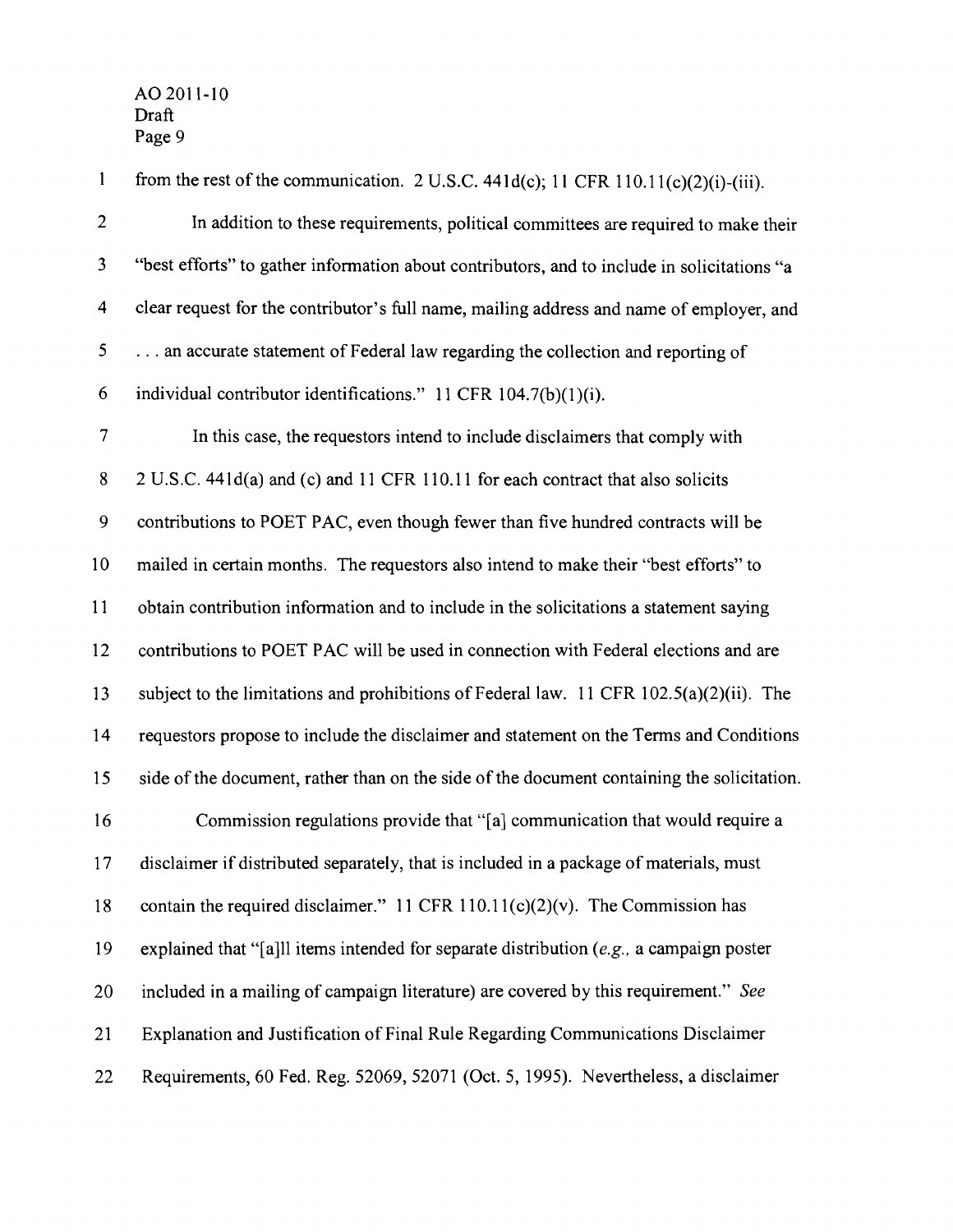$\mathbf{1}$ "need not appear on the front or cover page of the communication as long as it appears 2 within the communication, except on communications, such as billboards, that contain 3 only a front face." 11 CFR 110.11(c)(2)(iv). 4 Here, POET PAC proposes to place all required disclaimers and "best efforts" 5 information on a single double-sided document that includes the contract on one side and 6 the Terms and Conditions on the other side. The disclaimer will be set apart in a box and 7 it will be printed in the same font size as other material on the rest of the page. The 8 contract and Terms and Conditions will be transmitted to the com farmers as a single 9 document, and will be returned to the POET plants in the same fashion after being signed 10 by the com farmers. 11 The Commission concludes that this proposal would satisfy the disclaimer 12 requirement in 11 CFR 110.11(c)(2)(iv). As noted above, a disclaimer need not appear 13 on the front or cover page of a communication so long as it appears within the 14 communication. Given that the disclaimers and the solicitation and check-off will be 15 distributed as a single document, the Commission concludes that they are not separable 16 communications under 11 CFR 110.11(c)(2)(v). Hence, a disclaimer appearing on the

17 Terms and Conditions side of the document will suffice.

18 POET PAC asks if the phrase "[a]dministration costs and solicitations made on 19 behalf of POET PAC are paid for by POET PAC" may be used as the "paid for by" 20 disclaimer instead of simply "paid for by POET PAC." It proposes this modification in 21 language because the Terms and Conditions contain information predominantly related to 22 the com sales contracts, rather than to the solicitation program, and POET PAC intends to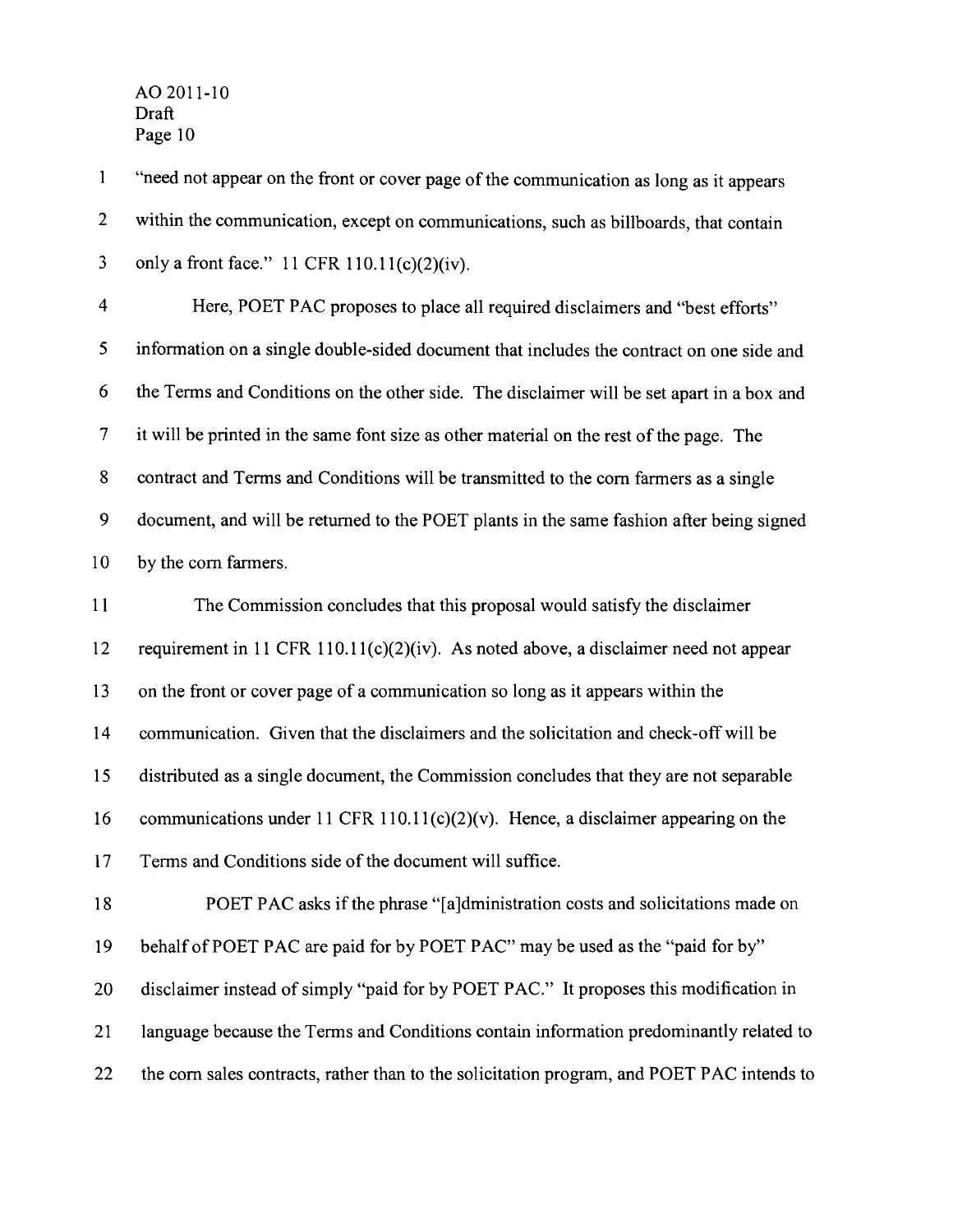$\mathbf{1}$ pay only the incremental ''usual and normal" cost of adding the specific solicitation 2 information and accompanying disclaimers to the pre-existing forms. 3 The Commission has allowed for some flexibility in the manner of phrasing 4 disclaimers in situations where the Act does not prescribe the exact wording. *See 2*  5 U.S.C. 441d(d)(2) (precise language prescribed for specific type of "stand by your ad" 6 disclaimer). In Advisory Opinion 1998-17 (Daniels Cablevision), for example, the 7 Commission provided three examples of acceptable disclaimer statements, two ofwhich 8 provided additional elaborating language specifying that free airtime was being provided 9 by Daniels Cablevision. 10 Given that the proposed modification to the language would provide more 11 accurate and precise information than the standard "paid for by" language, it would fulfill 12 a function similar to that served by the Commission's suggested alternative language in 13 Advisory Opinion 1998-17 (Daniels Cablevision). *See also* Advisory Opinions 1994-13 14 (Voter Education Project) and 2004-37 (Waters). Accordingly, the Commission 15 concludes that the requestors may modify the language as proposed. 16 3. *Is a quarterly reconciliation of the actual staff time spent administering the POET* 17 *PAC Cultivator Club by POET plant and POET, LLC employees to the amounts paid in 18 advance by POET PAC permissible?*  19 Yes, a quarterly reconciliation of the actual staff time spent administering the 20 POET PAC Cultivator Club by POET plant and POET, LLC employees to the amounts 21 paid in advance by POET PAC is permissible. 22 Neither the Act, nor the Commission's regulations, nor the Commission's prior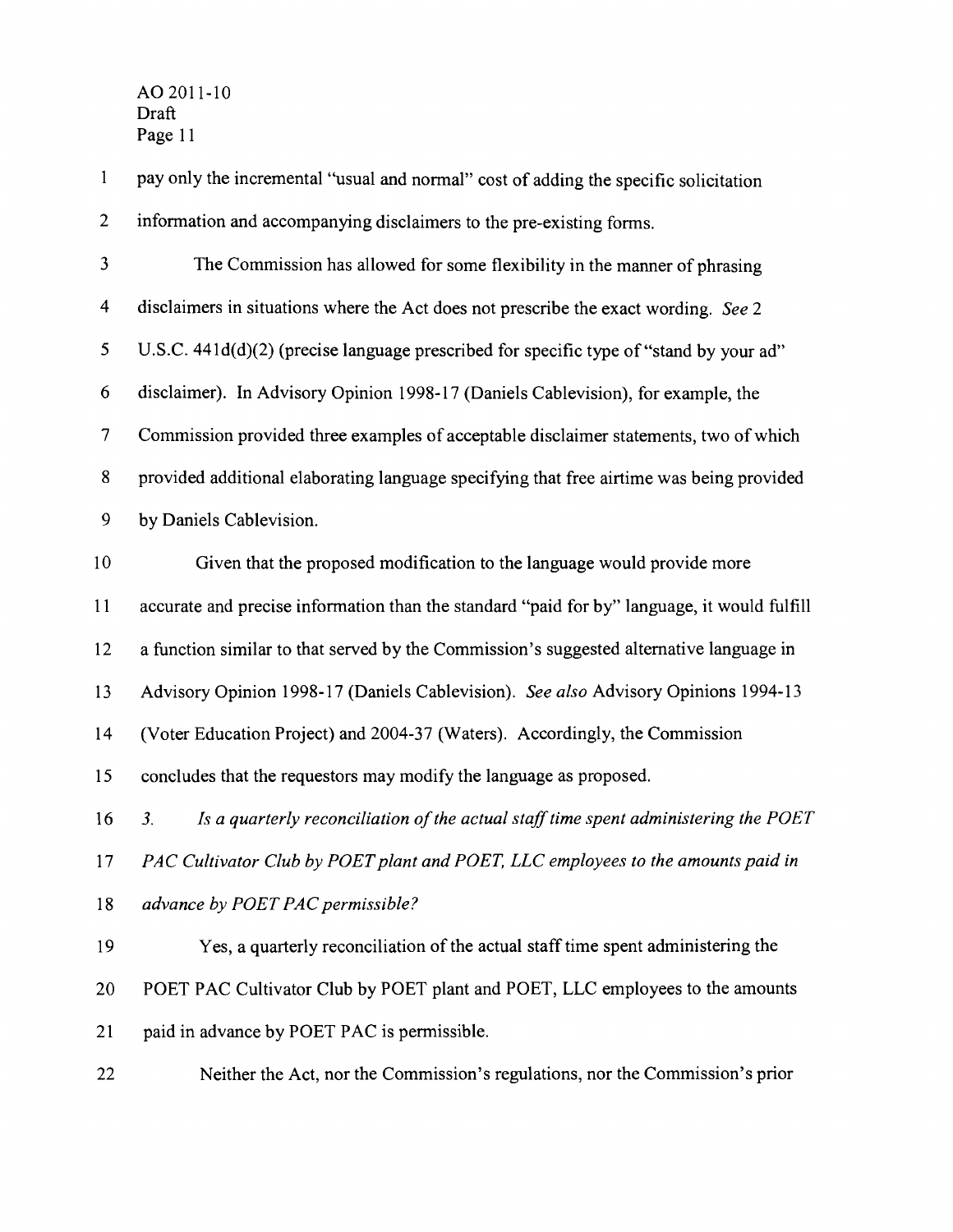| $\mathbf{1}$             | advisory opinions have addressed the question of when a nonconnected political              |
|--------------------------|---------------------------------------------------------------------------------------------|
| $\overline{2}$           | committee must determine the amount of money that it owes, if any, to a partnership for     |
| 3                        | services rendered. The Commission's prior advisory opinions on similar questions in         |
| $\overline{\mathcal{A}}$ | different contexts are materially distinguishable. For example, in Advisory Opinion         |
| 5                        | 1984-37 (AMA), the Commission determined that an SSF must determine and pay in              |
| 6                        | advance the full value of consulting services to be provided by its corporate connected     |
| $\overline{7}$           | organization, in order to avoid receiving a prohibited corporate contribution. Unlike       |
| 8                        | here, however, that advisory opinion involved a prohibited source.                          |
| 9                        | Here, POET PAC plans to provide advance payment to the POET plants based on                 |
| 10                       | an initial estimate of plant employee time to be spent soliciting and processing            |
| 11                       | contributions in connection with the POET PAC Cultivator Club, and then to adjust these     |
| 12                       | payments each calendar quarter to reflect the actual time spent. The Commission             |
| 13                       | concludes that this proposal is permissible.                                                |
| 14                       | Because the POET plants do not normally provide solicitation and contributions              |
| 15                       | processing services in their ordinary course of business, they are not "commercial          |
| 16                       | vendors." 11 CFR 116.1(c); Advisory Opinion 2007-04 (Atlatl). Thus, if POET PAC's           |
| 17                       | initial advance payment to the POET plant underestimates the amount due to the POET         |
| 18                       | plant for the staff time actually expended, the resulting difference would be considered an |
| 19                       | advance or an extension of credit by the POET plant to POET PAC, and therefore a            |
| 20                       | contribution, until it is repaid. 2 U.S.C. 431(8)(A)(i), 11 CFR 100.52(a). As such, it      |
| 21                       | would be subject to contribution limits. See 11 CFR 110.1(e).                               |
| 22                       | In its reports filed with the Commission, POET PAC must report each advance                 |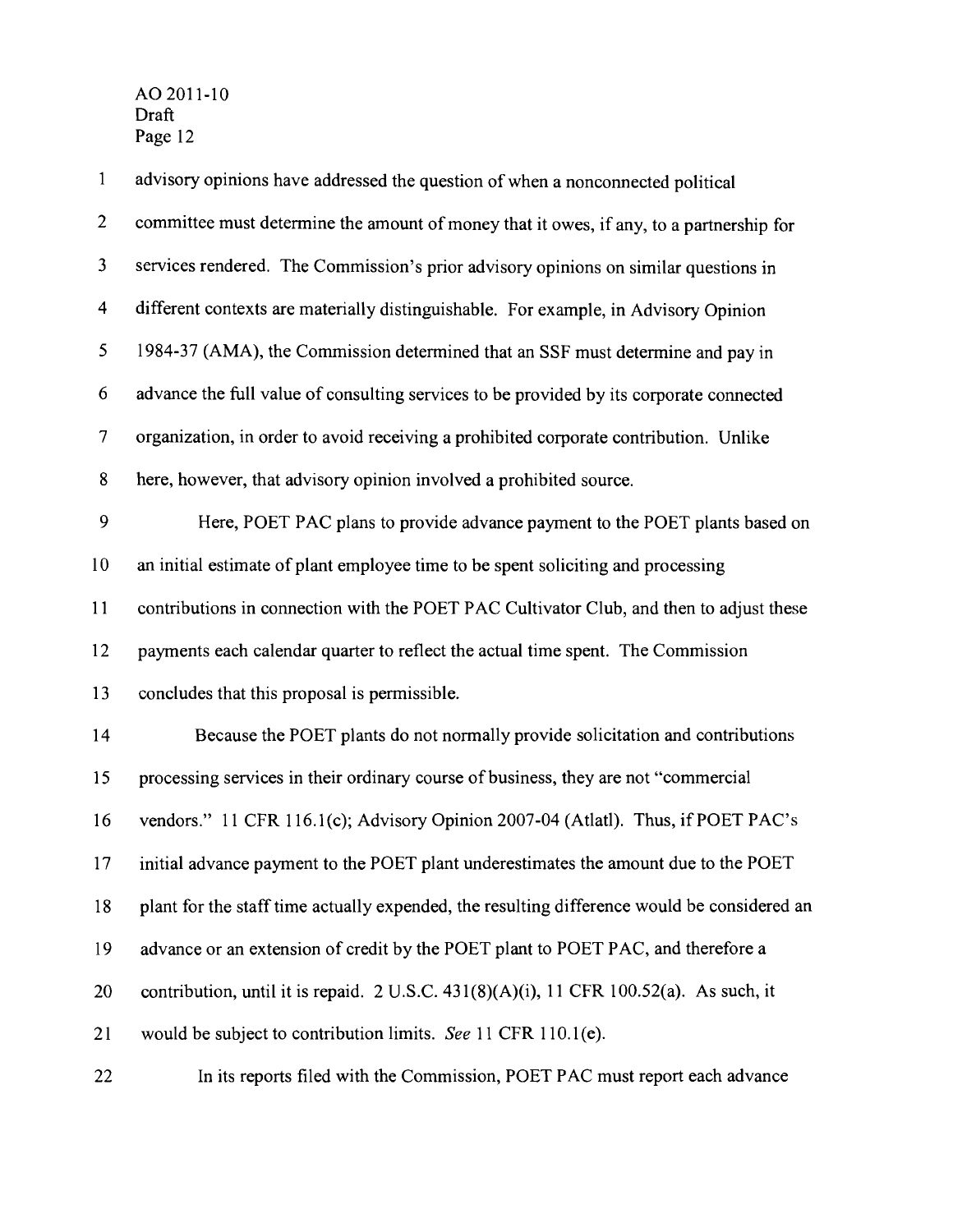1 payment to a POET plant on Schedule B, Line 21 (b), as an operating expense, with a 2 memo text explaining that the expense is an advance payment for solicitation and 3 contribution processing services to be provided by the POET plant. If POET PAC later 4 determines that its advance payment to a POET plant was less than the amount actually 5 due for services rendered, then POET PAC must report the difference between the two 6 amounts as a debt owed to the POET plant on Schedule D of its reports to the 7 Commission until the difference is paid in full. *See* 11 CFR 104.11. When POET PAC 8 pays the amount owed to a POET plant for services rendered, it must report the payment 9 on Schedule B, Line 21(b), as an operating expense, with a memo text explaining that the 10 amount is additional payment for services rendered and the date(s) that the services were 11 rendered, and identifying the report in which the advance payment was reported. 12 This response constitutes an advisory opinion concerning the application ofthe 13 Act and Commission regulations to the specific transaction or activity set forth in your 14 request. *See* 2 U.S.C. 437f. The Commission emphasizes that, if there is a change in any 15 of the facts or assumptions presented, and such facts or assumptions are material to a 16 conclusion presented in this advisory opinion, then the requestor may not rely on that 17 conclusion as support for its proposed activity. Any person involved in any specific 18 transaction or activity which is indistinguishable in all its material aspects from the 19 transaction or activity with respect to which this advisory opinion is rendered may rely on 20 this advisory opinion. *See* 2 V.S.c. 437f(c)(I)(B). Please note the analysis or 21 conclusions in this advisory opinion may be affected by subsequent developments in the 22 law including, but not limited to, statutes, regulations, advisory opinions, and case law.